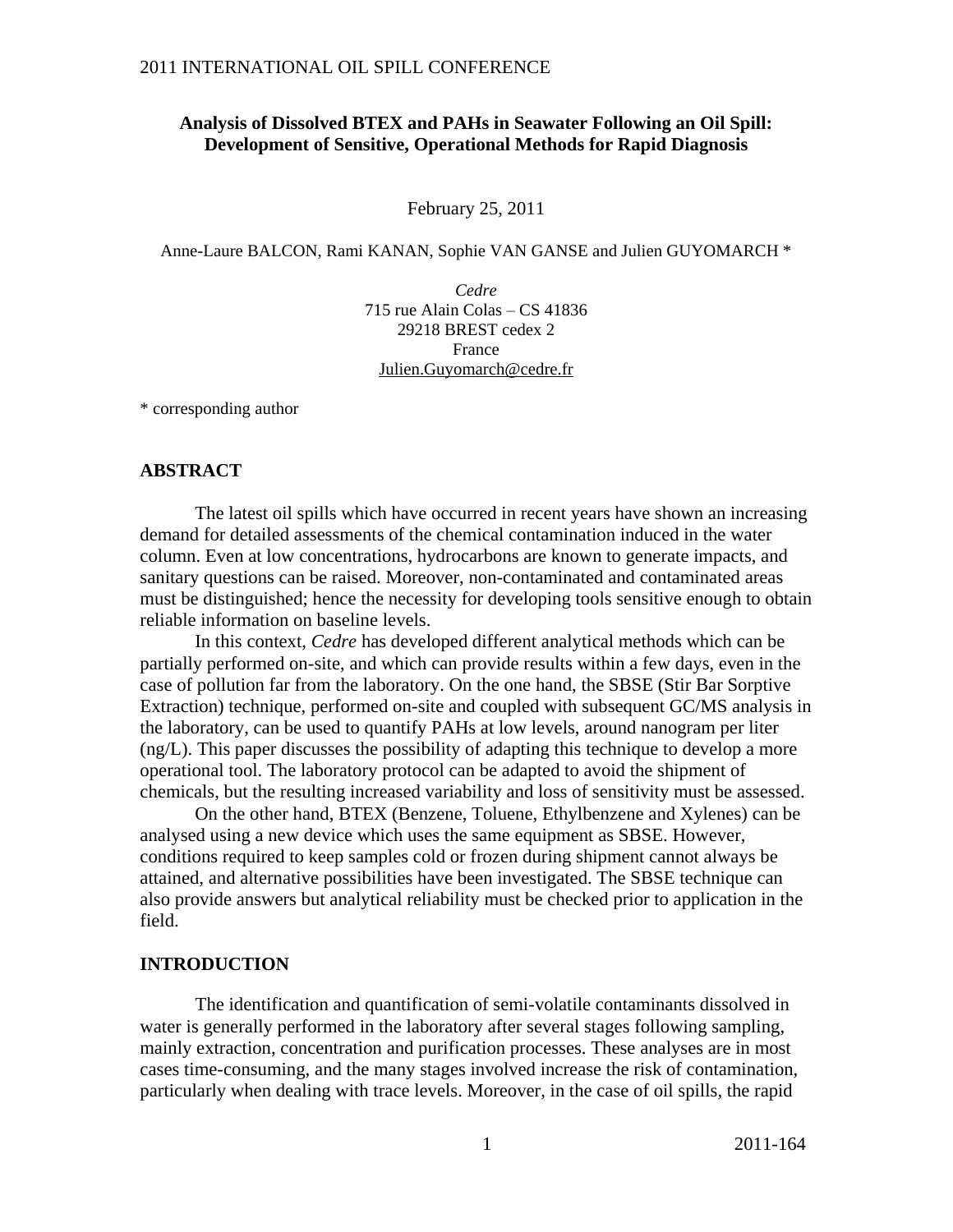shipment of samples can be difficult, and the conditions of their preservation questionable. The comparison of various extraction techniques used to analyze water samples has been discussed, and showed the reliability of Stir Bar Sorptive Extraction (SBSE), particularly in comparison with traditional liquid-liquid extractions (Hyötyläinen and Riekkola, 2007).

Consequently, SBSE performed on-site combined with subsequent analysis in the laboratory represents an interesting solution for most non-classical situations (low amount of sample, difficult access to the location of interest, difficulties in sending samples or chemicals, …). This technique, which was successfully applied in previous monitoring studies conducted in order to assess baseline levels, was also developed in the context of oil spills. It must be noted that this technique was also tested with a field GC/MS; however some limitations appeared as regards the injection system (Roy *et al.*, 2005, *Talanta*). Finally, it appeared that some volatiles organic compounds (VOCs) such as BTEX could also be quantified by SBSE (Demeestere *et al.*, 2007), and a new device, based on the Dynamic Headspace (DHS) technique and using the same instrumentation as SBSE, was also assessed for these molecules.

## **MATERIAL AND METHODS**

#### Principle of the SBSE Analyses

SBSE (Stir Bar Sorptive Extraction) developed by Gerstel (Mülheim an der Ruhr, Germany) consists in the concentration of apolar dissolved compounds by the apolar phase (Polydimethylsiloxane) deposited on a stir bar (Kawaguchi *et al.*, 2006). Extraction is ensured by stirring at 900 rpm for 2 hours. Quantification is achieved by introducing internal standards at the beginning of the sample preparation procedure. These standards (5 perdeuterated PAHs) are introduced into a methanolic solution in order to achieve complete solubilization, and this final 10% methanol content also prevents compounds from being sorbed on the glass walls. After the extraction, the bars are recovered, rinsed with distilled water, dried over paper and placed on the automatic sampler in order to thermally desorb the compounds which are then introduced into the GC/MS coupling.

## Principle of the DHS Technique

The Dynamic Headspace (DHS) technique consists in purging dissolved volatile organic compounds (VOCs) with helium. The VOCs are then trapped and concentrated on a sorbent. These molecules are then thermally desorbed for subsequent GC/MS analysis. Extraction yields are corrected using a deuterated internal standard (Toluene  $d_8$ ) introduced as a methanolic solution to achieve a final methanol concentration close to 10%.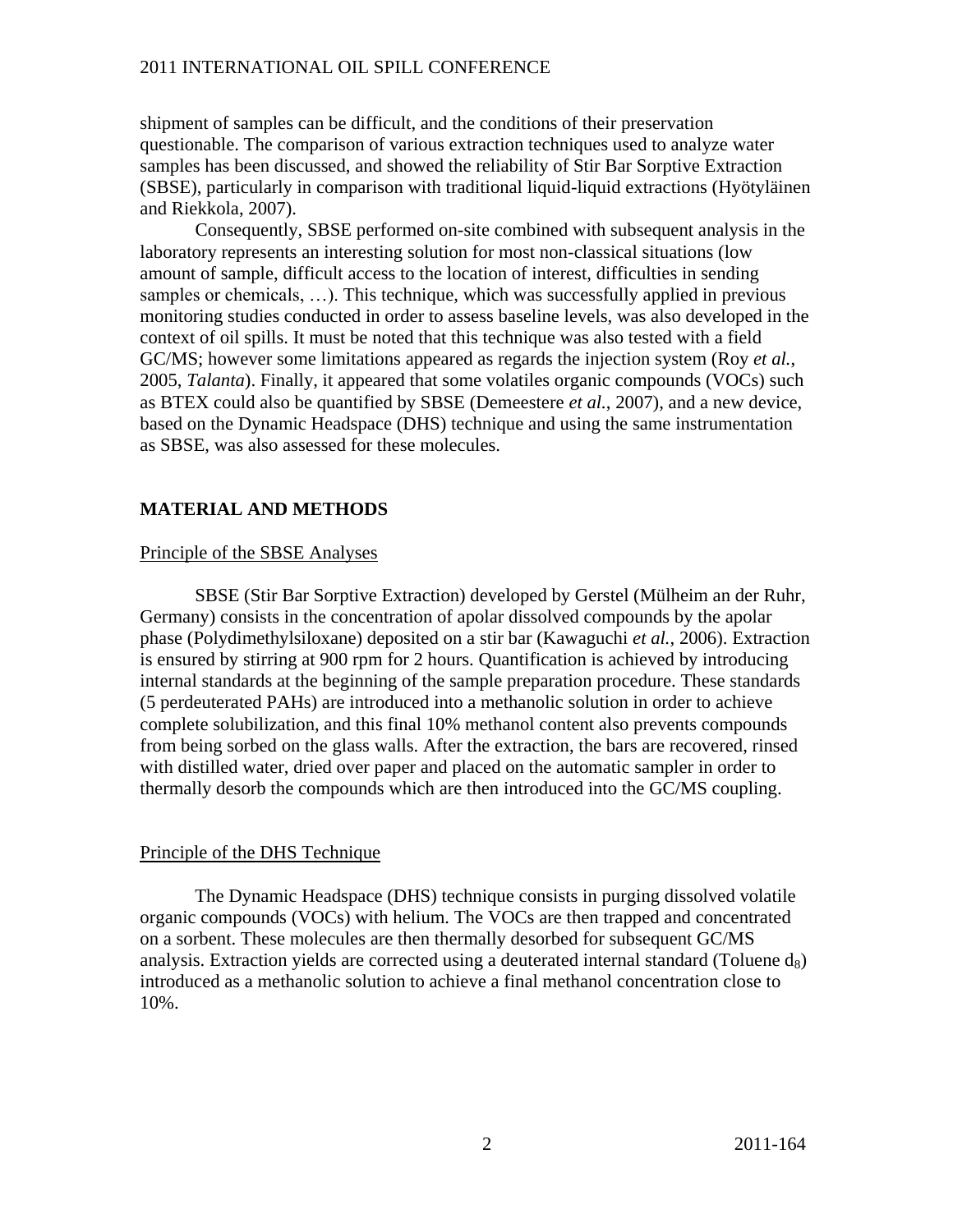## Sample preparation

### Calibration solutions

The solutions were prepared from certified reference material purchased from LGC Standards (Molsheim, France) as regards semi-volatile compounds: CUS 9305, which contains 21 PAHs at the concentration of 1  $\mu$ g/mL in methanol, and CUS 9207, which contains the corresponding internal standards: Naphthalene  $d_8$ , Biphenyl  $d_{10}$ , Phenanthrene  $d_{10}$ , Chrysene  $d_{12}$  and Benzo[a]pyrene  $d_{12}$  at the concentration of 1  $\mu$ g/mL in acetone. For volatile organics compounds, the Gasoline Range Organics solution was used, which contains BTEX (Benzene, Toluene, Ethylbenzene and Xylene) and also trimethylbenzenes and naphthalene, at the concentration of 2000 µg/mL of methanol. Toluene  $d_8$ , purchased from Sigmaaldrich (St. Louis, MO, USA), was used as internal standard. All the calibrations curves were obtained by extracting and analyzing water samples spiked with target molecules and corresponding internal standards.

### Water-accommodated fractions (WAFs)

Water-accommodated fractions were prepared at 20°C according to guidelines established by CROSSERF (Singer et al., 2000). These experiments were conducted in order to transfer molecules from the oil to the water phase only by solubilization.

The principle of this experiment was to introduce oil at the water surface of a closed flask. To avoid significant transfer to the air phase, the headspace had to be lower than 25% of the whole volume of the flask. The oil/water ratio was set at 1/10,000, and agitation was ensured by using a magnetic stirrer. This agitation was set at a minimum level to prevent oil from being dispersed in the water column. The experimental device was set in an air-conditioned room at 20°C for 24 hours to reach the equilibrium. The oil used was an Arabian crude oil topped at 150°C in order to simulate a slight weathering at sea. Finally, a water sample was collected from a tap located at the bottom of the flask.

## Samples analyses

Prior to the extraction by SBSE, 100 mL water samples were added with 10 mL of methanol containing the 5 perdeuterated internals standards at the concentration of 1 ng/mL (final concentration of 100 ng/L relatively to water). For the quantification of BTEX, toluene  $d_8$  was also added to obtain a final concentration in water of 100 ng/L. The stir bar was then introduced in the sample and the stirring performed, for 1 hour for BTEX and 2 hours for PAHs.

Prior to the DHS analyses, 10 mL water samples were added with 1 mL of methanol containing toluene  $d_8$  used as an internal standard at the concentration of 100 ng/mL (final concentration of 1 µg/L relatively to water).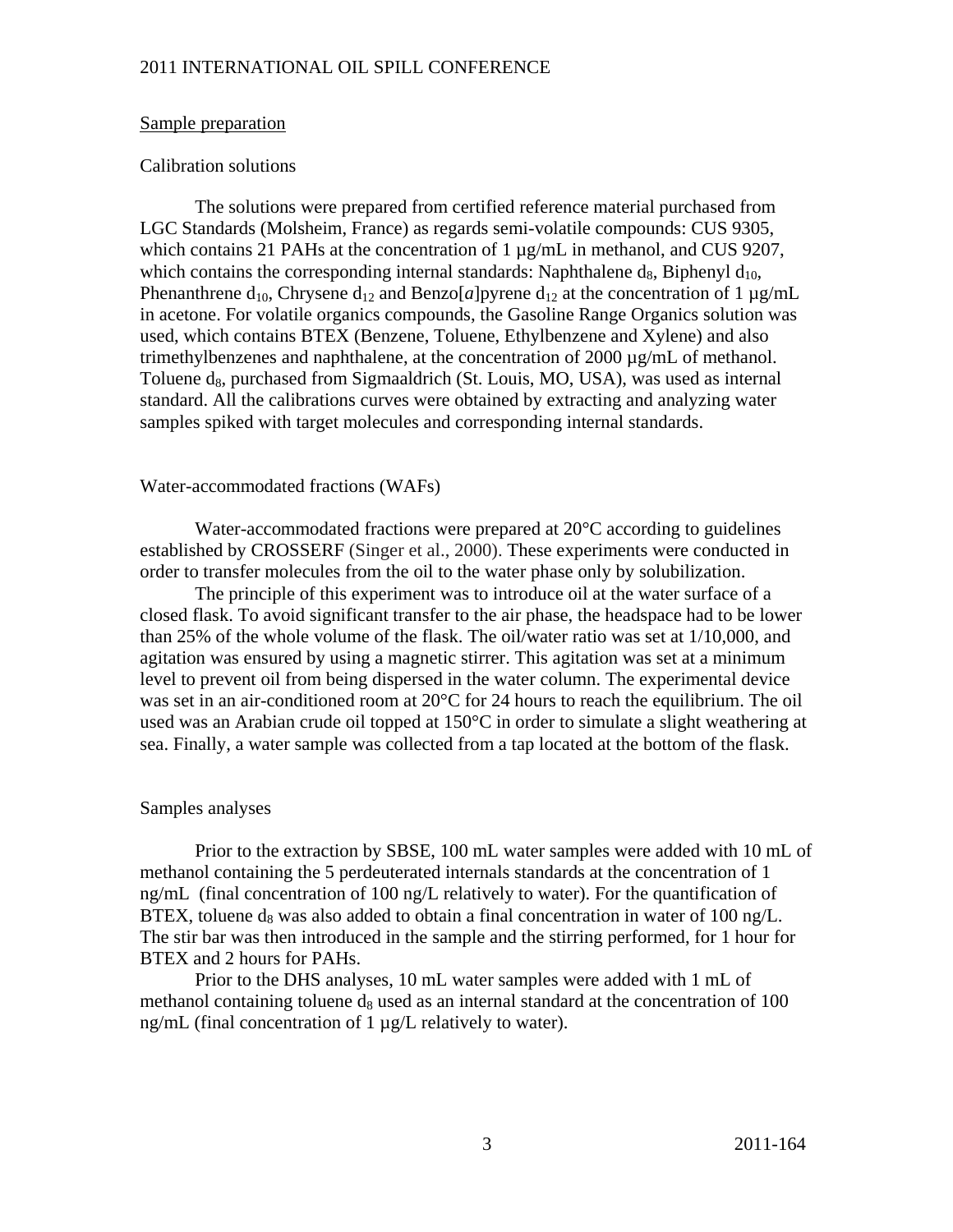Simplified sample preparation for field applications

In order to avoid the shipment of chemicals, which may be time-consuming or even problematic, a simplified procedure was assessed for PAH quantification. Internal standards used for SBSE analyses were directly added onto the stir bar, in the same proportion as the regular protocol (10 µL of CUS 9207). Extractions were then performed without addition of methanol. In order to assess the stability of the spiking, a delay (from 0 to 31 days) was observed between the addition of internal standards and the analysis of stir bars. Finally, the influence of this simplified protocol was estimated by quantifying PAHs contained in a WAF with spiked bars (addition of internal standards from 0 to 14 days before extraction) and according to the standard protocol. All these experiments were performed in triplicates.

## Instrumentation and analytical conditions

## PAHs by SBSE

The analyses were performed using a Thermal Desorption Unit (TDU) combined with a Cooled Injection System (CIS) from Gerstel (Mülheim an der Ruhr, Germany) mounted on a 7890 Agilent GC system coupled to an Agilent 5975 mass spectrometrer (Agilent Technologies, Little Falls, DE, USA) as illustrated picture 1. The analytical system was equipped with an automated sampler MPS2 (Gerstel). Desorption was achieved at 300 ºC for 10 minutes under an helium flow of 50 mL/min in the splitless mode and with a transfer line maintained at 300 ºC. The desorbed compounds were cryofocused in a cooled injection system (CIS-4, Gerstel) at  $10^{\circ}$ C and then transferred to the HP-5MS column  $(30 \text{ m} \times 0.25 \text{ mm} \text{ i.d.} \times 0.25 \text{ \mu m} \text{ film thickness, constant helium}$ flow of 1 mL/min) by a rapid increase of the CIS temperature (from  $10^{\circ}$ C to 300 $^{\circ}$ C at  $12^{\circ}$ C/s). For the analysis of PAHs, the oven program of temperature was: from 50  $^{\circ}$ C (1) min) to  $150^{\circ}$ C at  $10^{\circ}$ C/min, and then to  $320^{\circ}$ C (5 min) at  $5^{\circ}$ C/min. The mass spectrometer was operated in Selected Ion Monitoring (SIM) with a minimum of 1.5 scan/s. The quantification was performed by using the molecular ion of each PAH. The target molecules were quantified relatively to the perdeuterated PAHs (internal standards) using a calibration curve (from  $0.1$  ng/L to  $100$  ng/L).

## BTEX analyses by DHS and SBSE

Volatiles Organic Compounds were concentrated on a Tenax phase by using the Gerstel Dynamic Headspace (DHS) module mounted on the automated sampler. The analyses were performed by using the TDU/CIS-GC/MS system described previously. The 10 mL water sample was purged for 6 minutes by an helium flow of 25 mL/min after an incubation period of 5 minutes at 30°C (stirring at 500 rpm with a 1 second stop every 10 seconds). The Tenax was then dried for 3 minutes by an helium flow of 50 mL/min, and then introduced in the TDU for subsequent thermal desorption. As regards the SBSE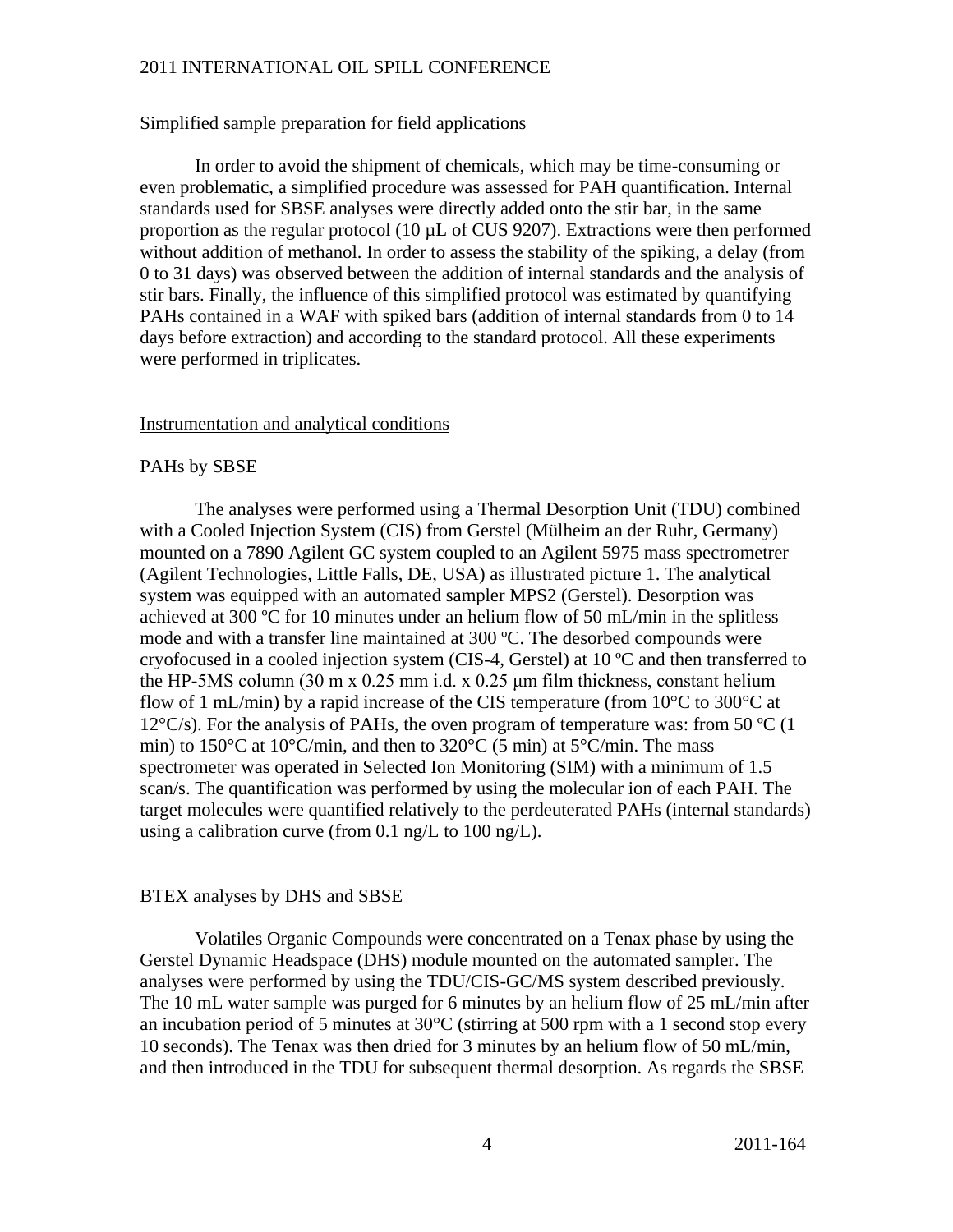technique, the stir bar was directly introduced in a desorption tube placed on the sampler. Conditions of analyses were then similar for both DHS and SBSE.

Desorption was achieved at 300 ºC for 10 minutes under an helium flow of 50 mL/min in the splitless mode and the transfer line at 300 ºC. The desorbed compounds were cryofocused in programmable temperature vaporisation (PTV) injector (CIS-4, Gerstel) at 0 °C. Analytes were then transferred to the HP-5MS column (30 m x 0.25 mm i.d. x  $0.25 \mu m$  film thickness, constant helium flow of 1 mL/min) by a rapid increase of the CIS temperature (from  $0^{\circ}$ C to 300 $^{\circ}$ C at 12 $^{\circ}$ C/s). The oven program of temperature was: from 20 °C (1 min) to 80 °C (3 min) at 20 °C/min, and then to 250 °C (3 min) at 60°C/min. The mass spectrometer was operated in Selected Ion Monitoring (SIM) at a minimum of 1.5 scan/s and the quantification was performed by using a representative fragment of each compound. The target molecules were quantified respectively to toluene  $d_8$  by using a calibration curve (0.1 ng/L to 100 ng/L for SBSE and from 10 ng/L to 100 µg/L for DHS).

## **RESULTS OF ANALYSES ON STANDARD SOLUTIONS**

## SBSE analyses of PAHs

The performances of the SBSE coupled to a GC/MS analysis were determined from 7 levels of concentrations with 3 repetitions per level. Figure 1 illustrates a reconstructed chromatogram obtained for individual concentrations of 100 ng/L.

Limits of detection and quantification are presented in Table 1. It must be noted that alkylated derivatives could not be analyzed directly: for real samples, it was assumed that the sensitivity of the method was similar for alkylated compounds and corresponding parents PAHs. These limits, in the range of sub-ng/L, are particularly low and relate to the concentrations frequently met in coastal seawater (Singer *et al.*, 2000). Moreover, linearity was checked for concentrations from 0.1 to 100 ng/L, thus allowing a wide range of applications, from baseline levels to significant levels of contamination. Finally, extraction yields, calculated according to the 5 deuterated PAHs responses compared to direct injection, were assessed around 85%.

#### DHS analyses of BTEX

The analysis of BTEX using the DHS technique was first optimized in order to specify the optimum conditions at the various stages of the analysis. Many parameters were considered: DHS extraction, thermal desorption of compounds using TDU/CIS coupling, separation and shape of peaks by gas chromatography … . The analytical conditions described previously were established using various experimental plans as numerous parameters were involved at each stage of the protocol (temperatures, incubation time, purge flows, …).

Figure 2 presents the reconstructed chromatogram obtained for BTEX and trimethylbenzenes for individual concentrations of 10  $\mu$ g/L. The limits of quantification were not defined but it can be reasonably assumed, by comparing abundance peaks and results obtained by SBSE, that these limits may be in the range of 10-50 ng/L. Extraction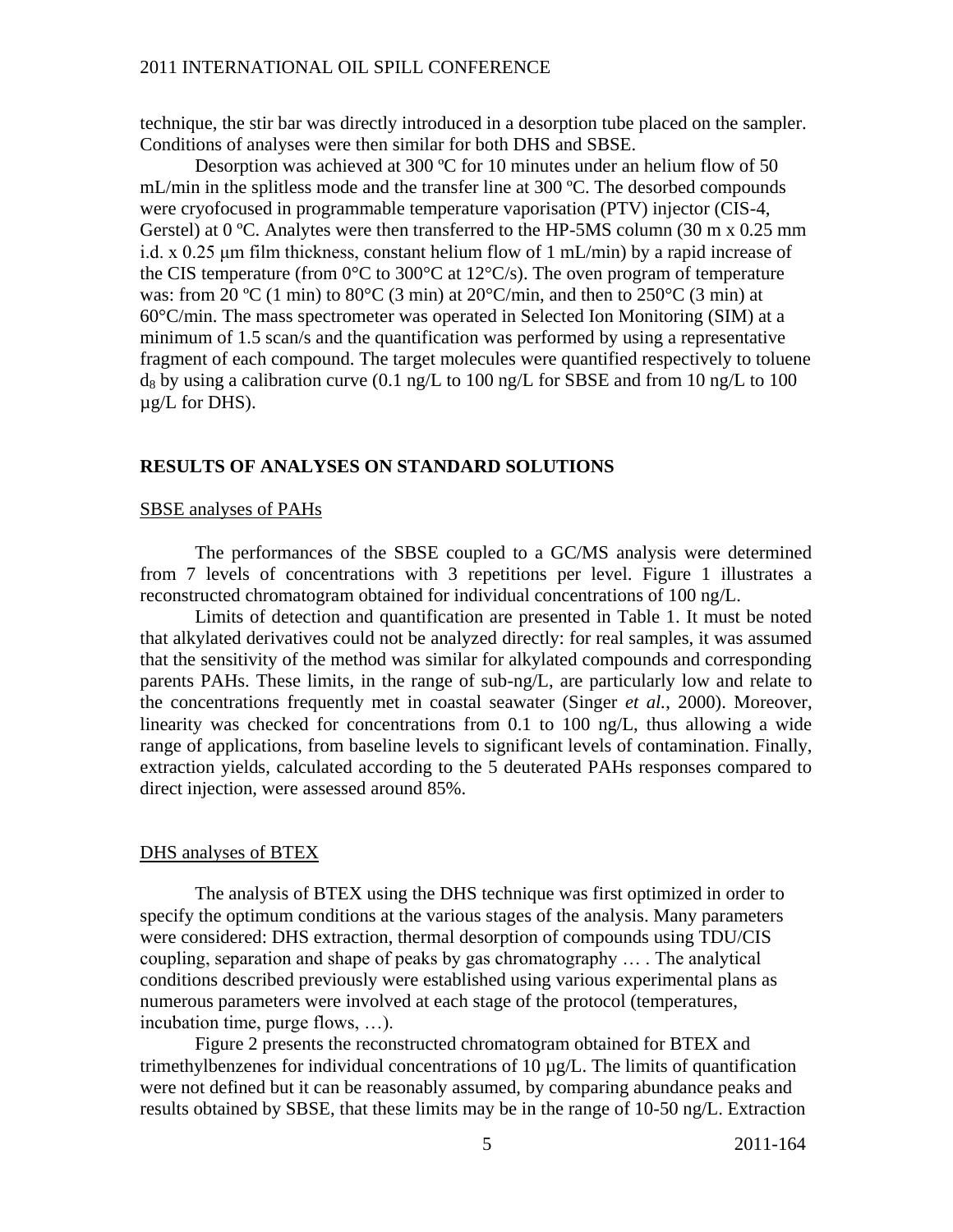yields, calculated according to the Toluene  $d_8$  response compared to direct injection, were assessed around 20%.

## SBSE analyses of BTEX

First, the extraction time was established by comparing the abundances obtained for various durations, from 15 minutes to 3 hours. As the equipment configuration used to thermally desorb and analyze compounds was the same as for the DHS technique, the same conditions were adopted for the quantification of BTEX extracted by the stir bar. Figure 3 presents the reconstructed chromatogram obtained for BTEX and trimethylbenzenes for individual concentrations of 100 ng/L. Table 2 presents the limits of detection and quantification, also in agreement with performances required for monitoring studies.

# **ANALYSES OF WATER-ACCOMMODATED FRACTIONS**

## Analyses of PAHs by the standard protocol

Figure 4 presents some of the PAHs and alkylated PAHs which can be analyzed by SBSE in a water-accommodated fraction prepared with an oil/water ratio of 1/10 000 and diluted 100 times. This chromatogram shows that peaks can be easily detected and separated, and no interferences with compounds generated by the PDMS desorption were observed.

The linearity of the method was also assessed for concentrated solutions in order to determine the potential limitations of the method in the case of high contamination levels as generally observed in the case of oil spills. The concentrations of compounds measured on the WAF diluted 100 times (1%) were also determined for lower dilutions (10, 20 and 50%), and even on the WAF itself (100%). Theoretical concentrations were calculated considering the value obtained for the 1% sample, which represented the highest dilution, less liable to be affected by the saturation of the PDMS phase. Figure 5 presents the correlation between the predicted and calculated concentrations for dibenzothiophene. This figure shows that the linearity is acceptable (slope close to 0.9), even for a wide range of concentrations and high levels of contamination (from 2 to 200  $\mu$ g/L).

## Development of simple procedure for operational use

The spiking proved to be stable over time, as illustrated in figure 6. Abundances were not significantly different within a delay of up to 1 month, which is sufficient considering applications in the field.

These pre-spiked bars were used to quantify the 21 parent PAHs contained in a water soluble fraction prepared with an oil/water ratio of 1/10,000 and diluted 1000 times. Results of analyses presented figure 7 do not show significant differences over time for pre-spiked bars but it appears that the modified protocol slightly underestimates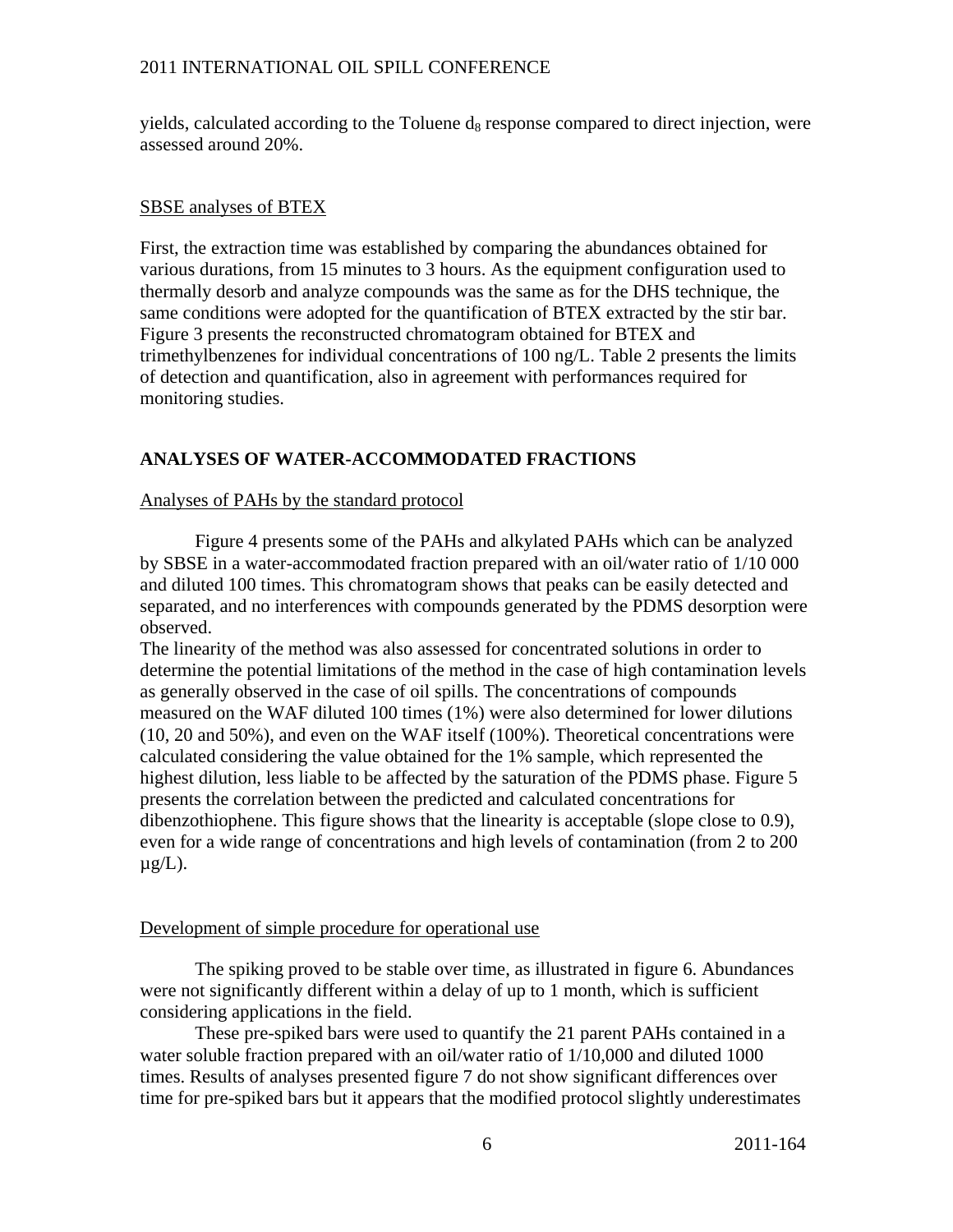concentrations. This could be due to the complete extraction of internal standards by this protocol whereas an equilibrium is established in standard conditions between the water and PDMS phase. As the PAH quantification was performed using the same calibration curve for both cases, the simplified approach could be greatly improved using spiked bars to establish the calibration curves.

# **CONCLUSION**

The SBSE extraction, in combination with a GC/MS analysis, proved to be a powerful tool for the quantification of PAHs and BTEX, either at trace levels (in the subng level) or for significant contamination of the water column as generally observed during oil spills. Taking into account the high toxicity of these molecules, even at low levels (Goanvec et al., 2008), SBSE represents an interesting solution for monitoring studies which should be carried out following an oil spill. Moreover, limits of quantification were in agreement with the sensitivity required to assess contaminations relatively to Environmental Quality Standards (EQS) for priority substances and certain other pollutants, in inland surface waters and coastal waters, established within the European Water Framework Directive (European Parliament and Council, 2008). Over and above its analytical performances, this technique proved to be quite flexible as the extraction could be performed directly in the field by non-specialists provided care is taken to avoid contamination. Moreover, the same equipment could also be used to directly analyze BTEX in water samples.

To broaden the possibilities of applying the SBSE technique in the field, some simplified procedures were also developed in order to avoid any shipment of chemicals which can sometimes be problematic. This approach showed promising results, close to the standard protocol, and could be rapidly improved by adapting the calibration procedure.

Finally, all these developments must be confirmed, particularly as concerns the conservation of BTEX on the stir bar after extraction, as molecules are liable to be affected by significant losses due to their volatility (in this study, analyses were performed immediately after the extraction).

# **ACKNOWLEDGEMENTS**

Most of the analytical developments were performed within the MIGRHYCAR project financially supported by the French National Agency for Research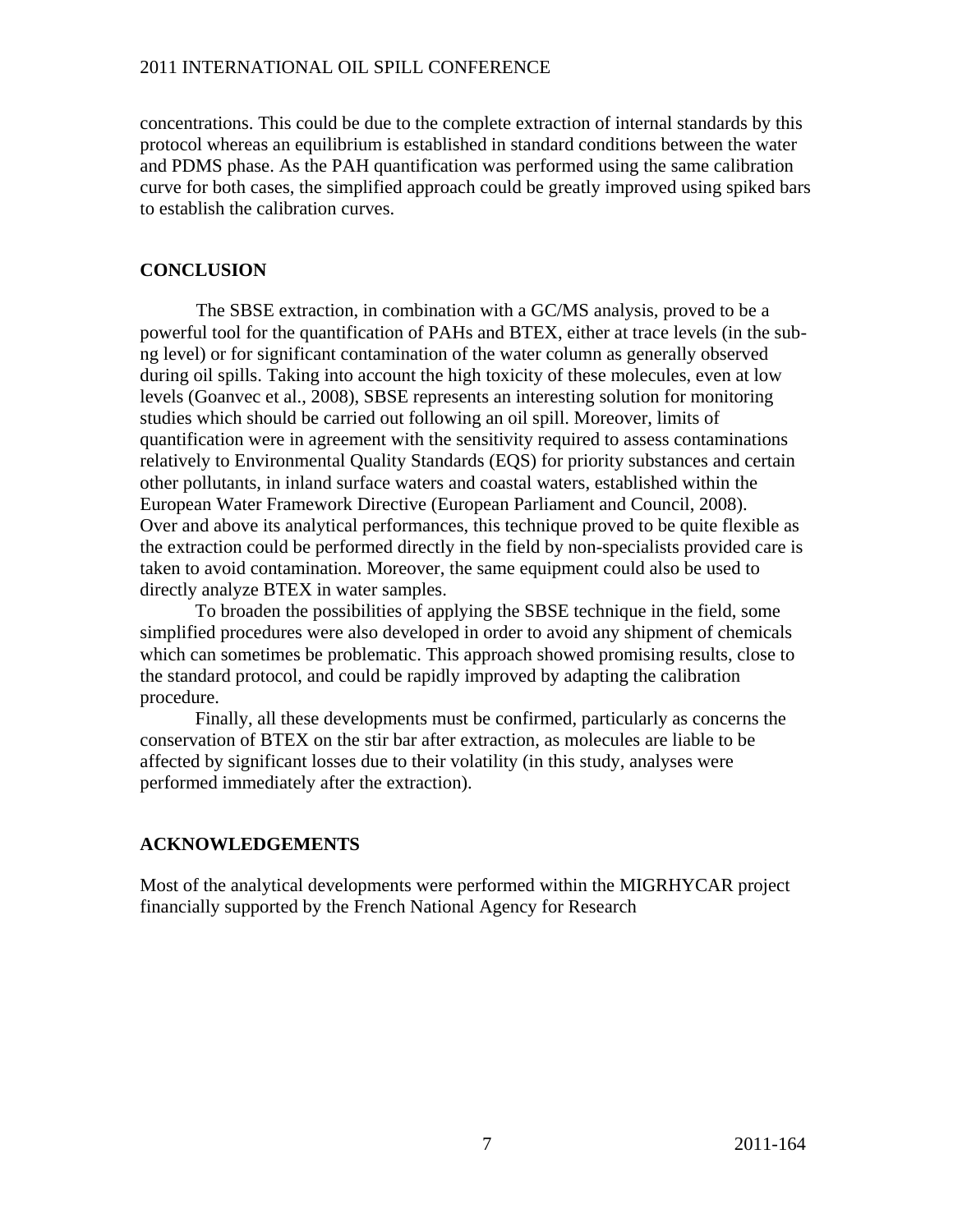# **REFERENCES**

DEMEESTERE K., DEWULF J., DE WITTE B., VAN LANGENHOVE H. Sample preparation for the analysis of volatile organic compounds in air and water matrices. Journal of Chromatography A. 2007, vol. 1153, n°1-2, pp. 130–144

EUROPEAN PARLIAMENT, COUNCIL. *DIRECTIVE 2008/105/EC OF THE EUROPEAN PARLIAMENT AND OF THE COUNCIL of 16 December 2008 on environmental quality standards in the field of water policy, amending and subsequently repealing Council Directives 82/176/EEC, 83/513/EEC, 84/156/EEC, 84/491/EEC, 86/280/EEC and amending Directive 2000/60/EC of the European Parliament and of the Council*. Official Journal of the European Union, 24.12.2008, L 348, pp.84-97

GOANVEC C., THERON M., LACOUE-LABARTHE T., POIRIER E., GUYOMARCH J., LE FLOCH S., LAROCHE J., NONNOTTE L., NONNOTTE G. Flow Cytometry for the Evaluation of Chromosomal Damage in Turbot *Psetta maximus* (L.) Exposed to the Dissolved Fraction of Heavy Fuel Oil in Sea Water: A Comparison with Classical Biomarkers. *Journal of Fish Biology*. 2008, vol. 73, n°2, pp. 395-413

HYÖTYLÄINEN T.; RIEKKOLA M.-L. Potential of effective extraction techniques and new analytical systems for profiling the marine environment. *Trends in analytical chemistry (Regular ed.) A*. 2007, vol. 26, n° 8, pp. 788-808

KAWAGUCHI M., ITO R., SAITO K., NAKAZAWA H. Novel stir bar sorptive extraction methods for environmental and biomedical analysis. *Journal of Pharmaceutical and Biomedical Analysis*. 2006, vol. 40, n°3, pp. 500–508

ROY G., VUILLEMIN R., GUYOMARCH J. On-site Determination of Polynuclear Aromatic Hydrocarbons in Seawater by Stir Bar Sorptive Extraction and Thermal Desorption GC-MS. *Talanta*. 2005, vol. 66, n°3, pp. 540-546

SINGER M.M.; AURAND D.; BRAGIN G.E.; CLARK J.R.; COELHO G.M.; SOWBY M.L.; TJEERDEMA R.S. Standardization of the preparation and quantitation of wateraccommodated fractions of petroleum for toxicity testing. *Marine pollution Bulletin.* 2000, vol. 40 n°11, pp. 1001-1040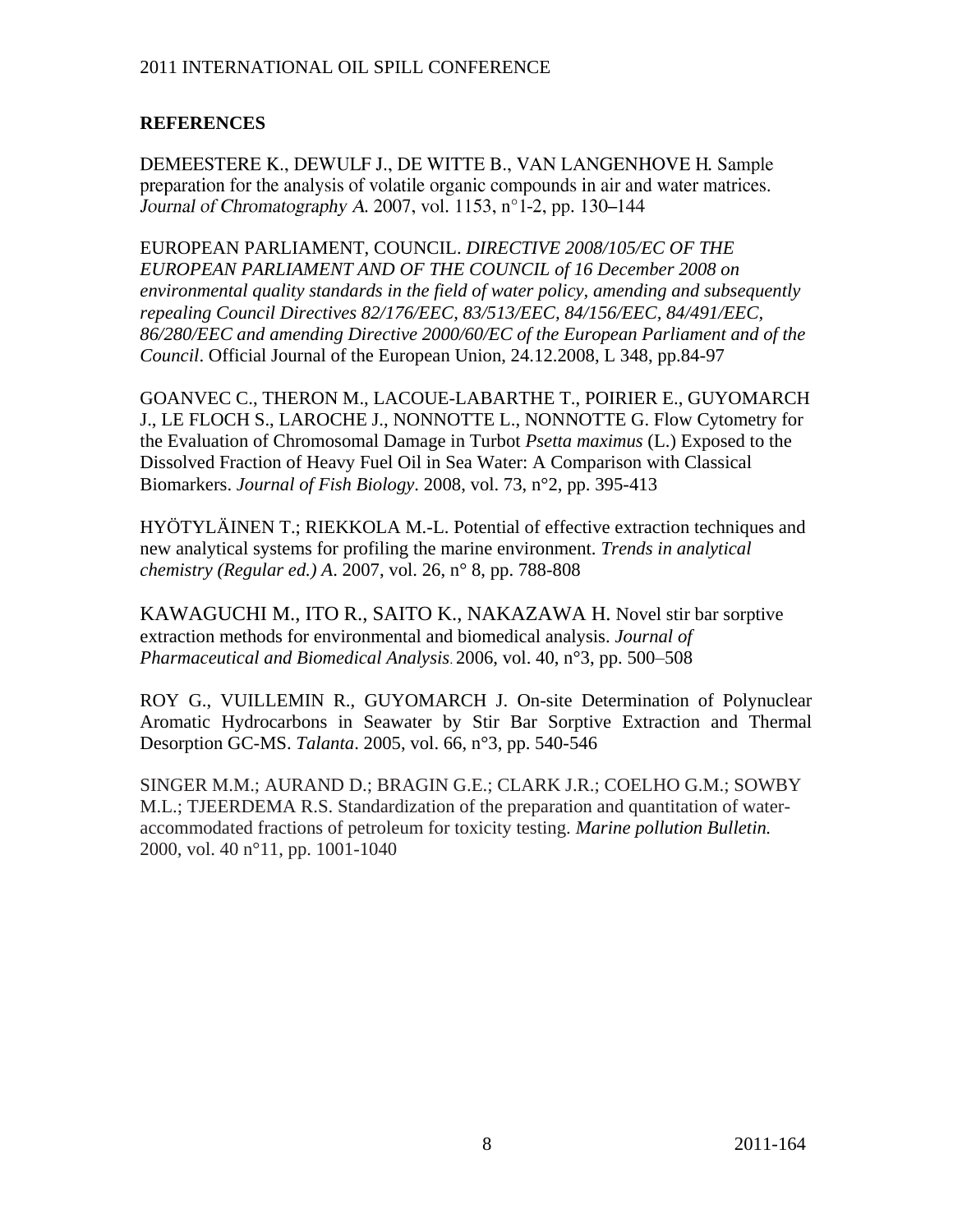| Compound                       | <b>Quantification ion</b> | <b>LOD</b><br>(ng/L) | <b>LOQ</b><br>(ng/L) |
|--------------------------------|---------------------------|----------------------|----------------------|
| Naphthalene                    | 128                       | 0.11                 | 0.38                 |
| Benzothiophene                 | 134                       | 0.07                 | 0.24                 |
| Biphenyl                       | 154                       | 0.04                 | 0.12                 |
| Acenaphthylene                 | 152                       | 0.04                 | 0.14                 |
| Acenaphthene                   | 154                       | 0.03                 | 0.10                 |
| Fluorene                       | 166,                      | 0.03                 | 0.11                 |
| Phenanthrene                   | 178                       | 0.02                 | 0.08                 |
| Anthracene                     | 178                       | 0.03                 | 0.09                 |
| Dibenzothiophene               | 184                       | 0.02                 | 0.05                 |
| Fluoranthene                   | 202                       | 0.04                 | 0.12                 |
| Pyrene                         | 202                       | 0.04                 | 0.13                 |
| Chrysene                       | 228                       | 0.07                 | 0.23                 |
| $\text{Benz}[a]$ anthracene    | 228                       | 0.05                 | 0.16                 |
| $\text{Benzo}[b]$ fluoranthene | 252                       | 0.02                 | 0.06                 |
| $\text{Benzo}[k]$ fluoranthene | 252                       | 0.02                 | 0.06                 |
| Benzo[e]pyrene                 | 252                       | 0.03                 | 0.08                 |
| Benzo[a]pyrene                 | 252                       | 0.07                 | 0.11                 |
| Perylene                       | 252                       | 0.02                 | 0.08                 |
| Indeno[1,2,3-cd]pyrene         | 276                       | 0.07                 | 0.24                 |
| Dibenz[ $a,h$ ]anthracene      | 278                       | 0.09                 | 0.31                 |
| Benzo[ghi]perylene             | 276                       | 0.10                 | 0.34                 |

Table 1. Quantification ions and limits of detection (LOD) and quantification (LOQ) of parent PAHs

Table 2. Quantification ions and limits of detection (LOD) and quantification (LOQ) of main compounds

| Compound               | <b>Quantification ion</b> | <b>LOD</b><br>(ng/L) | <b>LOQ</b><br>(ng/L) |
|------------------------|---------------------------|----------------------|----------------------|
| Benzene                | 78                        | 0.10                 | 0.32                 |
| Toluene                | 91                        | 0.11                 | 0.38                 |
| Etylbenzene            | 91                        | 0.10                 | 0.32                 |
| $m,p$ -Xylene          | 91                        | 0.09                 | 0.30                 |
| o-Xylène               | 91                        | 0.19                 | 0.63                 |
| 1,3,5-Trimethylbenzene | 120                       | 0.09                 | 0.29                 |
| 1,2,4-Trimethylbenzene | 120                       | 0.11                 | 0.35                 |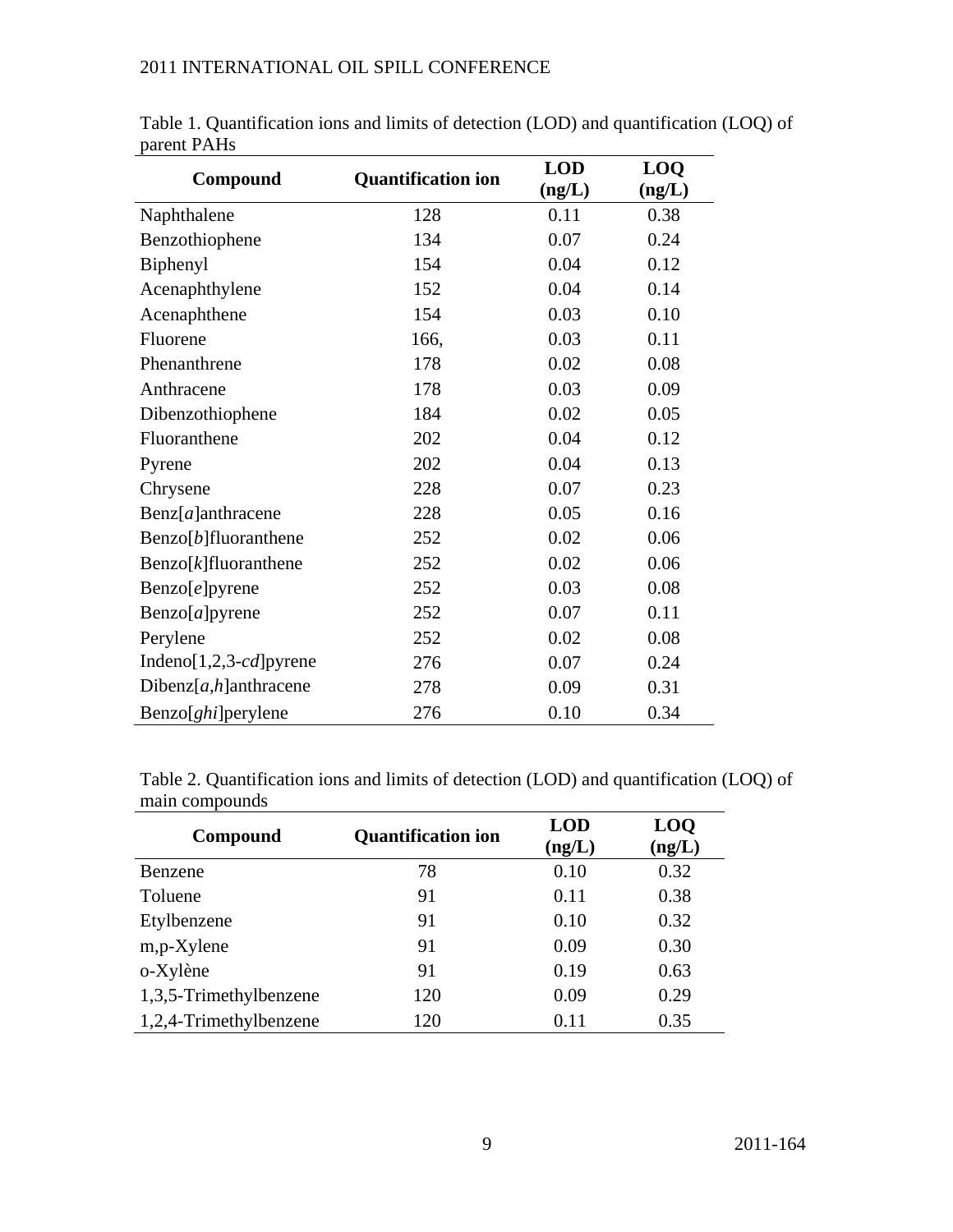

Picture 1. GC/MS equipment used for SBSE and DHS analyses



Figure 1. Reconstructed chromatogram of the 21 PAHs and corresponding internal standards at the concentration of 100 ng/L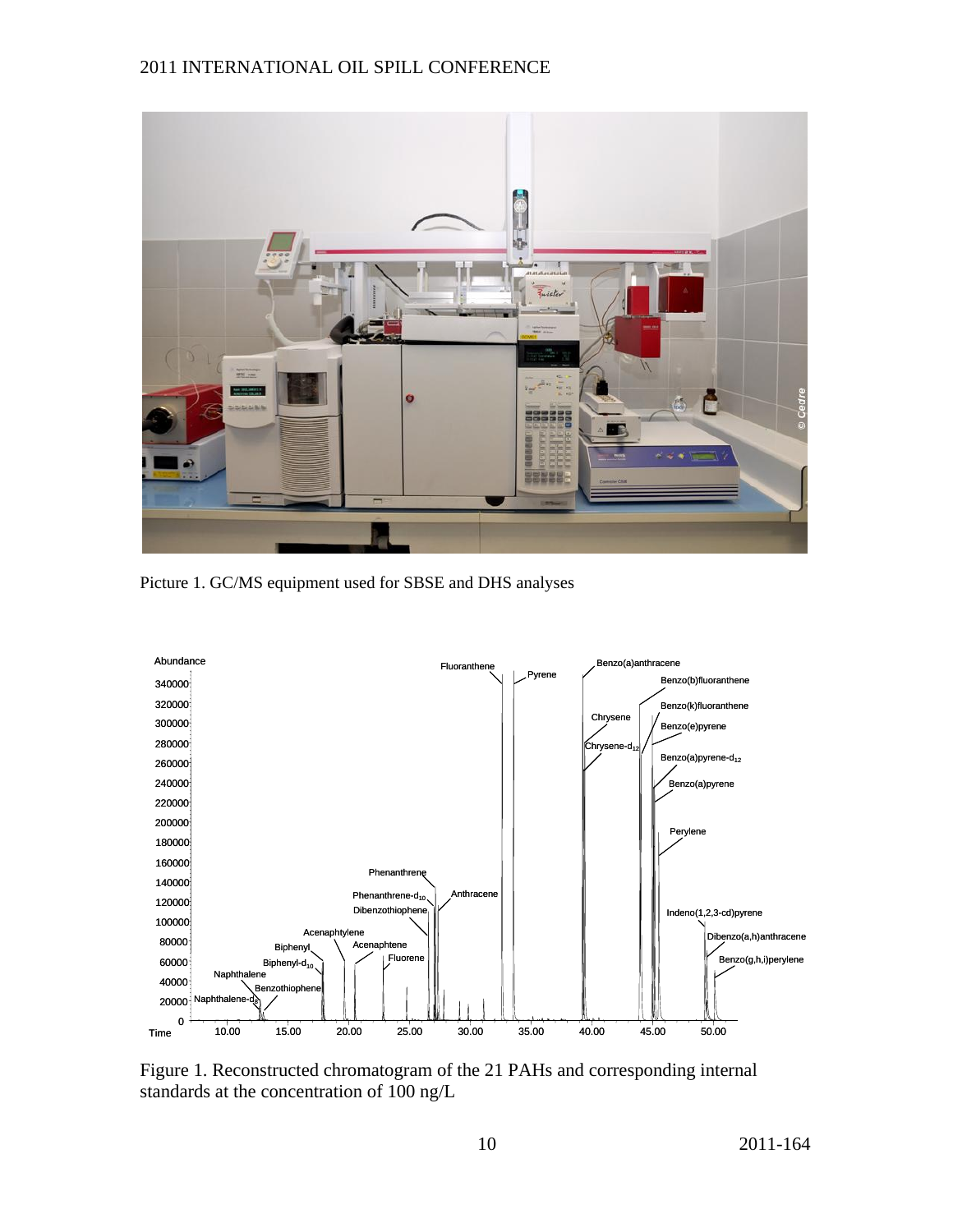

Figure 2. Reconstructed chromatogram of BTEX and trimethylbenzenes and corresponding internal standard (Toluene  $d_8$ ) at the concentration of 10  $\mu$ g/L



Figure 3. Reconstructed chromatogram of BTEX and trimethylbenzene and corresponding internal standard (Toluene  $d_8$ ) at the concentration of 100 ng/L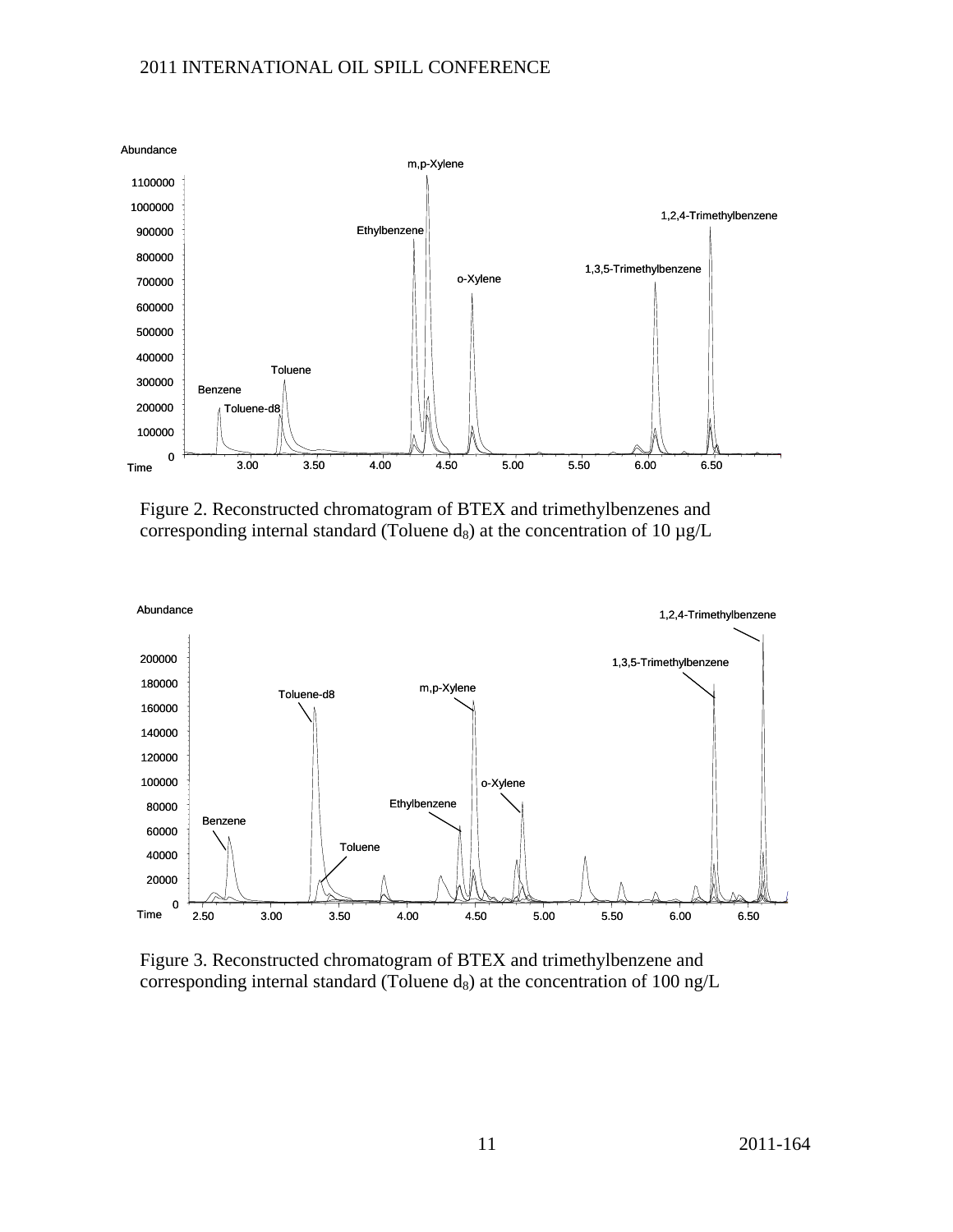

Figure 4. Reconstructed chromatogram of Naphthalene, Phenanthrene, Anthracene and corresponding alkylated derivatives, and internal standards (Naphthalene  $d_8$  and Phenanthrene  $d_{10}$  at the concentration of 100 ng/L)



Figure 5. Comparison of calculated and measured concentrations of dibenzothiophene considering dilutions by 100, 10, 5 and 2, and pure water accommodated fraction (100 times dilution as reference for calculated values)